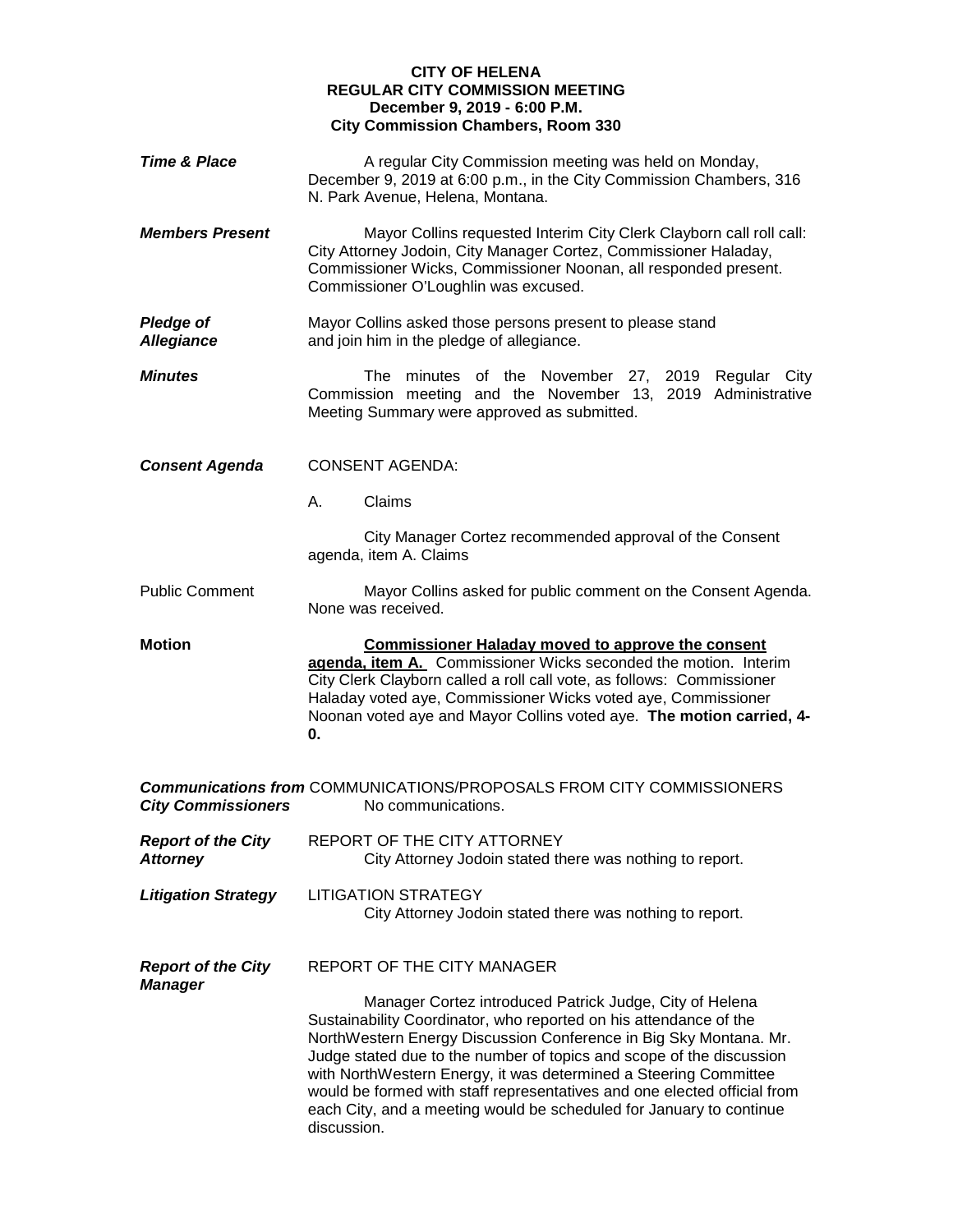Manager Cortez reported on the items which would appear on the upcoming December 16<sup>th</sup> Commission Meeting agenda, including the Bus Depot Buy-Sell agreement, presentation for the CAFR, a Resolution for dissolving the Civic Center Advisory Board, and forming a new advisory body at a later date, CUP amendments, and a CCIP presentation.

The Manager provided materials to the Commission regarding changes to the City of Helena Personnel Policy. The Manager also presented a matrix to the Commission regarding the "under-utilized" properties owned by the City, and recommendations from staff regarding possibilities for renewed use of the properties, and how quickly the properties would be available for RFP. City Staff is proposing RFP's for each of the items deemed ready (3 lots) and due to previous direction from the City Commission, would be pursuing non-profit partnerships for these properties. In addition to non-profit partnership for the properties, the Manager recommended the RFP's have a price floor, community benefit component. The manager stated the properties which were determined to need additional work to become eligible for an RFP, City Staff would continue to work to make those properties viable for an RFP in the future. City Manager Cortez asked for direction from the Commission to release the properties deemed ready for RFP to be released and what other properties the Commission would like to see Staff pursue for a possible RFP in the future and bring back to the Commission for review.

Commissioner Wicks asked for clarification of a statement in which a disposal plan existed for the lots listed as 1 and 2 within the matrix. City Manager Cortez stated this was related to the Commissions previous goal of developing Cruse Ave. Mayor Collins asked Manager Cortez to explain why Performance Square was deemed "under-utilized." Manager Cortez stated due to the location of Performance Square, it was a prime location for "mixed use" and the property was not being used for programming as often as it could be.

City Attorney cautioned the Commission on proceeding with any direction on any of the items this evening specifically, and the Commission should move to bring the item to an Administrative Meeting in the new year for further discussion. Mayor Collins stated he would prefer to have the items moved forward for additional discussion at a later meeting. Commissioner Wicks asked for clarification on the process and what direction should be given to staff when considering the items brought forward this evening. Commissioner Wicks stated she thought it would be wise to push the agenda item until the Administrative Meeting in January. Commissioner Noonan stated given the new makeup of the Commission, it would be best to move this item for further discussion in January. Commissioner Haladay stated he was also in agreement with the rest of the Commission, and the item should be pushed forward to January.

Manager Cortez provided the Commission with a City of Billings RFP which was utilized to bring forward as part of an application of BUILD Grant.

**Report from the BEPORT FROM THE HELENA CITIZENS COUNCIL**<br>**RCC** Mo report given. No report given.

*Regular Items* REGULAR ITEMS

A. CONSIDER FIRST PASSAGE OF AN ORDINANCE AMENDING THE HELENA CITY CODE TO ALLOW FOR THE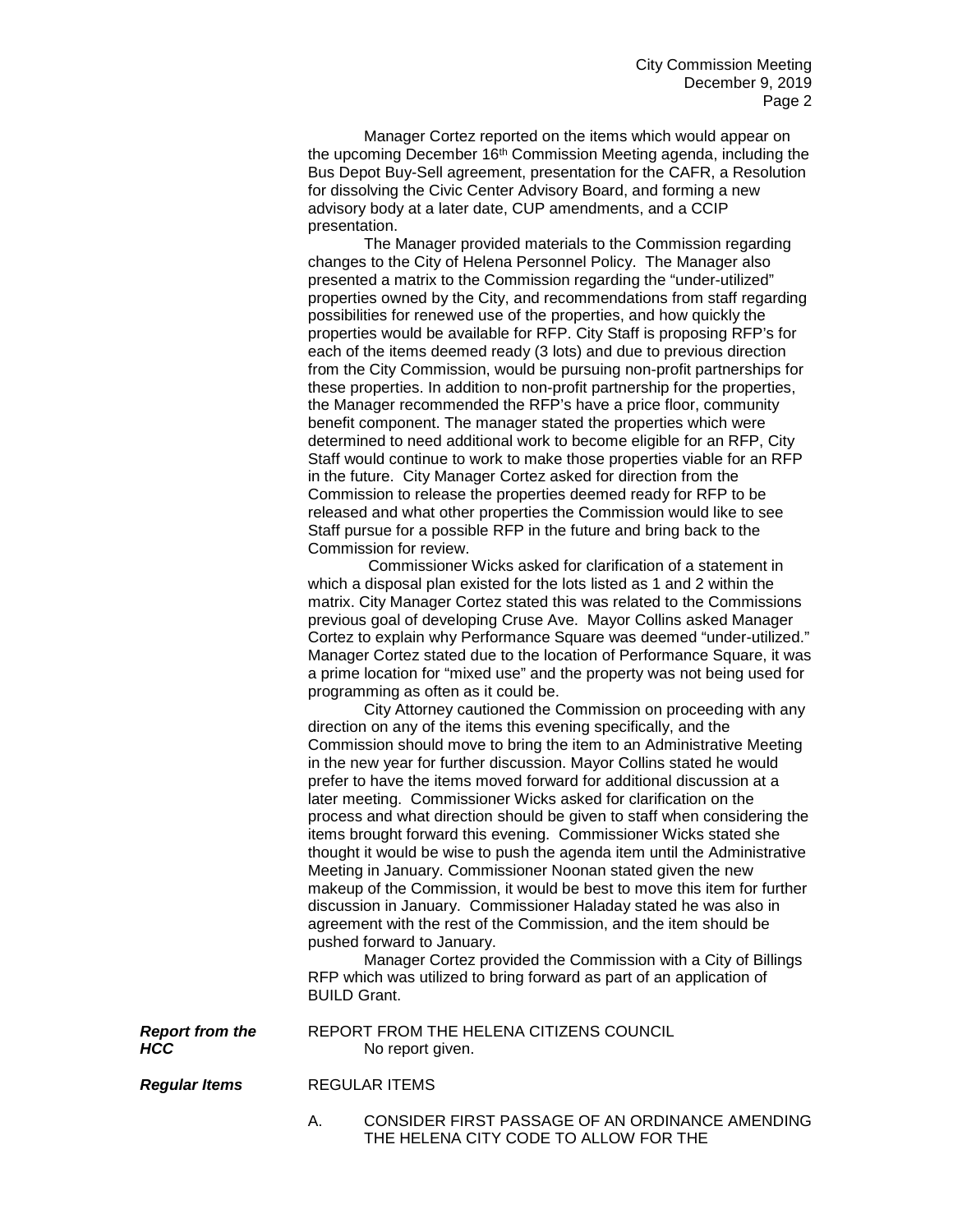DISCRETIONARY WAIVER OF CITY FEES ON AFFORDABLE HOUSING PROJECTS TO BE CONSTRUCTED IN THE CITY OF HELENA AND SET A PUBLIC HEARING DATE OF JANUARY 13, 2020.

Community Development Director Sharon Haugen reported cities in Montana do not have many alternatives for assisting developers who wish to construct or rehabilitate housing units for citizens who are making 60% of the area median income. One of the mechanisms that would be available to consider the waiver or partial waiver of permit fees for affordable housing. The Helena City Commission has established as a priority the creation and/or rehabilitation of workforce housing into the Helena community. To address this issue, they have developed a housing strategy. The consideration of the waiver of fees is part of that affordable housing strategy, which also includes reviewing and amending land use regulations to eliminate barriers to housing; identifying barriers in our development review process and developing funding mechanisms to assist the construction and/or rehabilitation of workforce housing. The waiver of the fees falls within the funding mechanisms.

No other city currently waives building permit fees for affordable housing. Other Montana cities offer other incentives. For example, the City of Bozeman will waive the payment of Impact Fees for those units that are built under their Affordable Housing ordinance. They also offer assistance for down payment and closing costs. Other cities offer assistance for down payments and closing costs through their entitlement portions of CDBG and HOME funds.

The purpose of this resolution is to establish a mechanism by which the City of Helena can provide an incentive for developers who want to provide affordable housing units within the City. The mechanism being proposed is the waiver of building related fees. Cost reductions in any form (fee waivers being one of them) can often help projects more than additional capital. Many developers are running into a problem with the per-unit cost limit. When the developer and related parties exceed the per-unit cost limit on a project, the developer and Related Parties will get penalized with the next competitive 9% tax credit project. It will not only have an impact on the developer and Related Parties, but it could, perhaps, have a chilling effect with the new development of tax credit properties in that community.

The waiver or partial waiver of building related fees will cause a decrease in revenue for those projects that qualify for the waiver. The loss to the Building Division and possible other Departments will be offset by the community benefit associated with the projects providing the housing.

Director Haugen recommended approval of first passage of an ordinance amending the Helena City Code to allow for the discretionary waiver of City fees on affordable housing projects to be constructed in the City of Helena and set a public hearing date for January 13, 2020.

Public Comment Mayor Collins asked for public comment.

Andrew Chanania, AC Solutions, spoke in favor of the ordinance. Jake Kuntz, Executive Director Habitat for Humanity, spoke in favor of the ordinance, citing the rising costs of land and housing in both the rental and purchasing markets as a reason for his support to assist in providing affordable housing in the Helena area.

Greg Wirth, Habitat for Humanity Board Member, spoke in favor of the ordinance.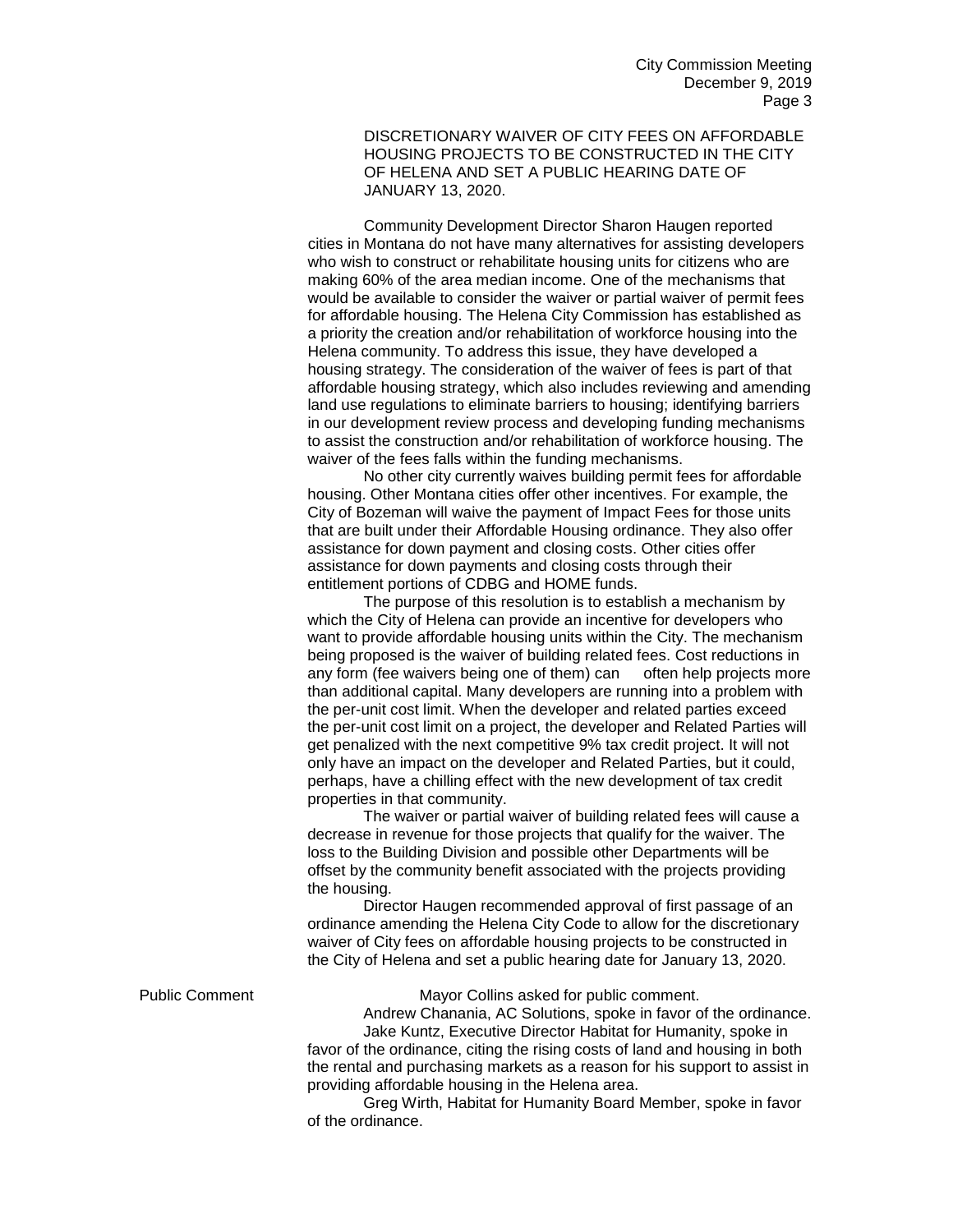Discussion Commissioner Haladay asked Director Haugen for clarification on how the process would work for developers to bring large projects forward for consideration and to take advantage of the waiver of fees. Director Haugen stated the staff could always estimate costs given the previous projects the City Staff has worked on. Director Haugen stated this would be a difficulty but could work with the City Attorney for assistance in overcoming this difficulty. Commissioner Haladay asked if the fees could be simply refunded if they had previously paid. Director Haugen stated these fees could be refunded, and it was currently the City's process to not collect fees until the application process was nearly complete. .

**Motion Commissioner Noonan moved to approve first passage of an ordinance amending the Helena City Code to allow for the discretionary waiver of City fees on affordable housing projects to be constructed in the City of Helena and set a public hearing date for January 13, 2020.** Commissioner Wicks seconded the motion. Interim City Clerk Clayborn called a roll call vote, as follows: Commissioner Haladay voted aye, Commissioner Wicks voted aye, Commissioner Noonan voted aye and Mayor Collins voted aye. **The motion carried, 4-0.**

> B. CONSIDER APPROVING A BUY SELL AGREEMENT BETWEEN THE CITY OF HELENA AND MERITE LLC FOR REAL PROPERTY OWNED BY THE CITY, KNOWN AS KCAP PARK, LOCATED AT THE NORTH-WEST CORNER OF BROADWAY STREET AND CRUSE AVENUE, FOR \$5,000.

Staff Report Parks, Recreation & Open Lands Director Kristi Ponozzo reported the City owns a 2,809 square foot parcel of property known as KCAP Park. The property was acquired by the City in June of 1975 from the Consistory Shrine Temple Association. The deed granting the property to the City did not contemplate any particular use for the property nor does it contain any deed restrictions associated with the property. Since that time the City's Parks and Recreation Department has maintained the property as open space. The property was identified for surplus in 2014 because of its small size and limited current and future recreation potential.

> The Commission previously approved the disposal of KCAP Park by authorizing auction sale to the highest bidder on January 29, 2019. At auction on February 28, 2019, Firetower, LLC submitted the high bid of \$30,500. However, the buyer was unable to timely complete closing and on June 25, 2019 the City notified the buyer's agent that the City would not complete the sale.

In August of this year, the Commission approved a resolution declaring KCAP Park as surplus real property and authorizing disposal by soliciting requests for proposals (RFP) for its redevelopment.

The City Received one proposal (attached) in response to the RFP, from Merite LLC, Patrick Cassidy Managing Member. The proposal is for purchase of the former KCAP Park which would become a patio for the new bar On Broadway is currently building at 110 E Broadway (the old radio station). The proposed purchase price for the proposal is \$5,000. The City solicited feedback on the proposal from a committee consisting of a Helena BID representative, an MBAC representative, a design professional and representative from the Heritage Preservation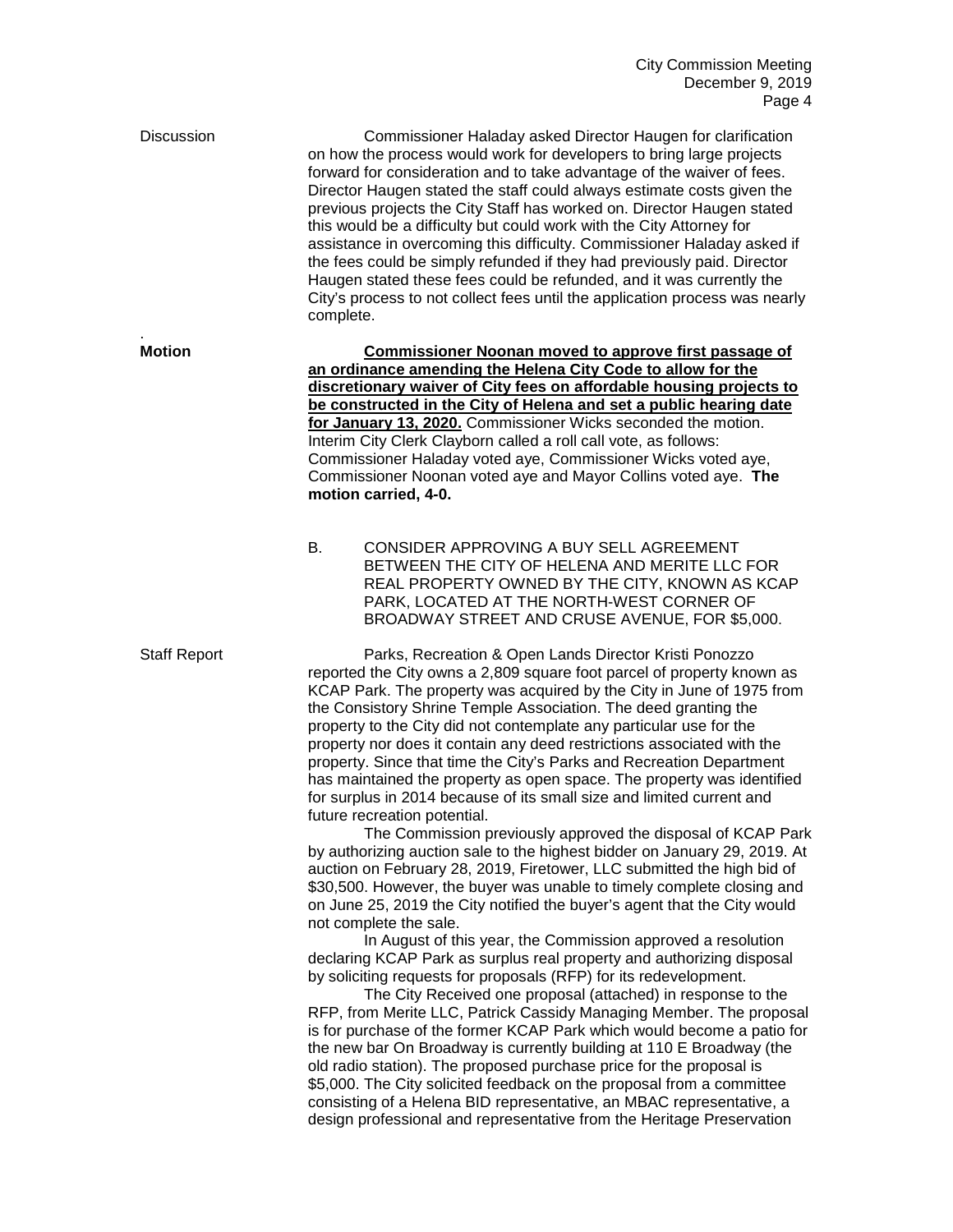and Tourism Council, a member of the Helena City Commission, and City staff.

The feedback we received was supportive of the proposal noting:

- **·** this proposed use would be significantly beneficial to the aesthetic and the desirability of the downtown;
- **·** increasing a main floor business is in line with Downtown zoning outcomes…
	- On Broadway regularly has benefit nights for Helena non-profits where they donate the evening proceeds;
- **·** good and appropriate use as it is a mere sliver of land. An outdoor eating area for On Broadway seems like a conceivable, realistic, and practical use for the property.

One question from the review committee was that of community benefit. One of the criteria in the request for proposals was: Community benefit. The process will also evaluate creative offers of community benefits package and activities.

The City is discussing with the respondent more possibilities for community benefit related to this agreement. Another question from the review committee was that of ADA accessibility. The proposed patio will be required to be ADA accessible.

Advantages include the beneficial impacts to the aesthetics and desirability of downtown. Additionally, the City will see an annual costs savings on maintenance and management of around \$800 per year. The city also lost the water source for irrigating the property when the KCAP radio building was demolished. If the city retained the park, we would need to reconnect the water system which would require excavating into Broadway Avenue and tapping into the main line at an estimated cost of \$10,000. If the city retained the park we would also need to repair the sidewalk, estimated at \$5,000. The sale price proposed is significantly lower than the property valuation (prepared for the initial bid process) of \$27,118.32, or \$9.65 per square feet.

Director Ponozzo recommended approval of a Buy Sell agreement between the City of Helena and Merite LLC for real property owned by the City, known as KCAP Park, located at the north-west corner of Broadway Street and Cruse Avenue, for \$5,000.

Director Ponozzo offered a staff amendment which would include to Direct City Manager to bring parameters and definition of the Community Renewal Fund no later than 90 days after closing escrow, and the Buy-Sell agreement will include earnest money of fifty percent of sale price.

| PUDIIC COMMENT | <b>Mayor Collins asked for public comment. None was received.</b>                                                                                                                                                                                                                                                                                                                                                                                                                                                                                                                                                                                                                            |
|----------------|----------------------------------------------------------------------------------------------------------------------------------------------------------------------------------------------------------------------------------------------------------------------------------------------------------------------------------------------------------------------------------------------------------------------------------------------------------------------------------------------------------------------------------------------------------------------------------------------------------------------------------------------------------------------------------------------|
| Motion         | <b>Commissioner Noonan moved to approve a Buy Sell</b><br>agreement between the City of Helena and Merite LLC for real<br>property owned by the City, known as KCAP Park, located at the<br>north-west corner of Broadway Street and Cruse Avenue, for \$5,000<br>and to Direct City Manager to bring parameters and definition of the<br><b>Community Renewal Fund no later than 90 days after closing</b><br>escrow. Commissioner Haladay seconded the motion. Interim City<br>Clerk Clayborn called a roll call vote, as follows: Commissioner Haladay<br>voted aye, Commissioner Wicks voted aye, Commissioner Noonan voted<br>aye and Mayor Collins voted aye. The motion carried, 4-0. |
|                |                                                                                                                                                                                                                                                                                                                                                                                                                                                                                                                                                                                                                                                                                              |

Public Comment Mayor Collins asked for public comment. None was received.

**Commissioner Noonan moved to approve a motion the Buy-**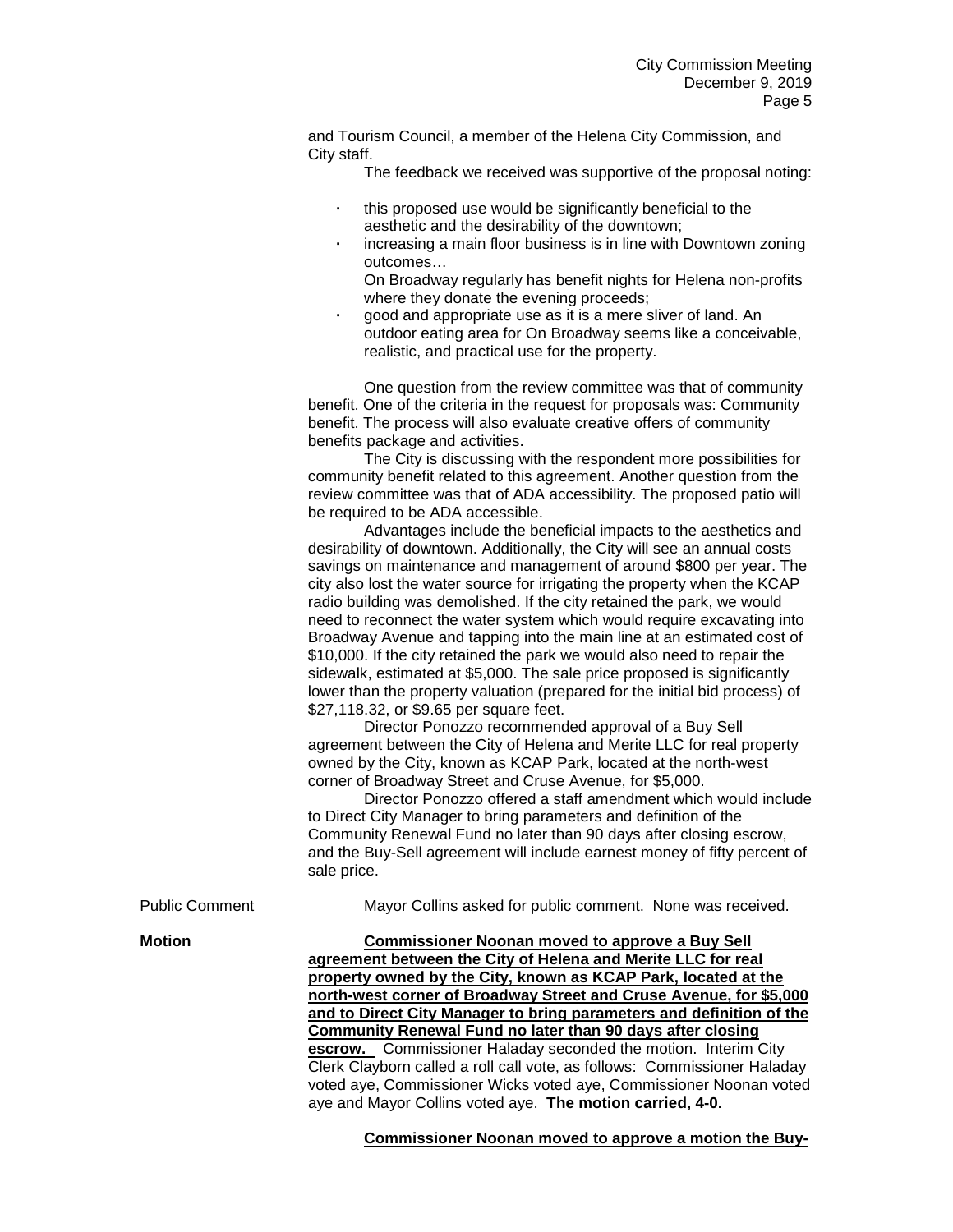**Sell agreement to include earnest money of fifty percent of the sale**  price. Commissioner Haladay seconded the motion. Interim City Clerk Clayborn called a roll call vote, as follows: Commissioner Haladay voted aye, Commissioner Wicks voted aye, Commissioner Noonan voted aye and Mayor Collins voted aye. **The motion carried, 4-0.**

## **Public Hearings** PUBLIC HEARINGS

## A. CONSIDER FINAL PASSAGE OF AN ORDINANCE ALLOWING CERTAIN ENCROACHMENTS BY RIGHT BY AMENDING CHAPTER 13 OF TITLE 7 OF THE HELENA CITY CODE.

City Attorney Jodoin reported currently, when a property owner wants to have a retaining wall, fence, awning or overhang extend into the right-of-way, the property owner must apply for and obtain an agreement with the city for that encroachment. The agreement is also recorded with the Clerk and Recorder. Preparation of these agreements requires staff time, mainly from engineering and legal staff, as well as an added inconvenience for the property owner. In reviewing whether or not these types of encroachments create an issue for the city justifying the expenditure of resources, city staff has found that vast majority of these encroachment;

do not present issues for the city's use of the right-of-way and as such are approved with minimal review or investigation have been in existence for a long period of time especially in the older parts of the city; and no additional rights are gained by the city by having an agreement in place.

The city commission provided consent to proceed with this item at its November 13, 2019 administrative meeting. First passage was November 18, 2019.

Staff proposes that the following encroachments be allowed in the right-of-way by right:

Retaining walls;

Fences;

Awnings and overhangs;

and Any portion of a structure, such as foundation,

roof eaves, stoops, and stairs in existence as of the date of passage of the ordinance.

The last category is included to allow old buildings to continue to remain without the need for new agreements with every change in ownership but not allow any new permanent construction in the right-ofway.

The proposed amendments to the ordinance also eliminate the requirements for an application, approval, and agreement process. Rather, the conditions to which all encroachments are subject to are listed directly in the ordinance. This change will free up staff time but will assure the city can remove any encroachment if needed.

Furthermore, including these conditions in the ordinance itself should help raise public awareness of the conditions. Finally, food trucks were addressed in both the Encroachments section and the Nonexclusive Right-of-Way Use section of the code. Staff recommends that food trucks be permitted as a "Nonexclusive Right-of-Way Use" and be stricken from the Encroachment section. If, however, the Commission wishes to do the opposite, staff recommends that section 7-13-4B1 be revised accordingly.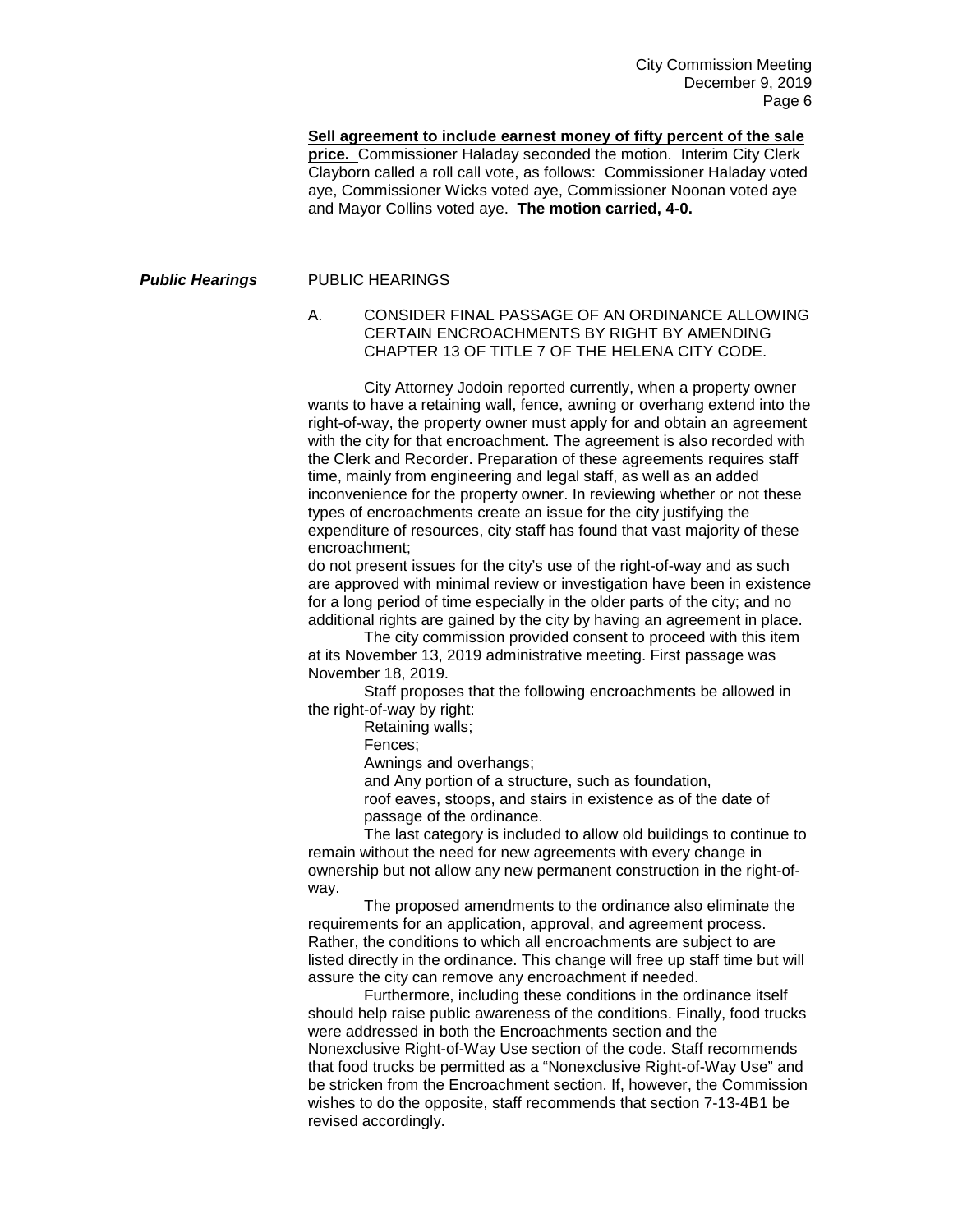|                         | ayu r                                                                                                                                                                                                                                                                                                                                                                                                                                                                                                                                                                                                                                                                                                                                                                                                                                                                                                                                                                                                                    |
|-------------------------|--------------------------------------------------------------------------------------------------------------------------------------------------------------------------------------------------------------------------------------------------------------------------------------------------------------------------------------------------------------------------------------------------------------------------------------------------------------------------------------------------------------------------------------------------------------------------------------------------------------------------------------------------------------------------------------------------------------------------------------------------------------------------------------------------------------------------------------------------------------------------------------------------------------------------------------------------------------------------------------------------------------------------|
|                         | This ordinance change will create efficiencies by making<br>common encroachments into the city's right-of-way permitted by right<br>without the need for staff review but the city retains all the power to<br>remove any encroachments as necessary.<br>When properties change ownership there might be questions as<br>to why some encroachments were permitted by agreement while others<br>were just permitted to exist without an agreement. However, any such<br>questions can be easily answered by staff if necessary<br>City Attorney Jodoin recommended approval of the final passage<br>of an Ordinance allowing certain encroachments by right by amending<br>Chapter 13 of Title 7 of the Helena City Code.                                                                                                                                                                                                                                                                                                 |
| <b>Public Testimony</b> | Mayor Collins declared the public portion of the hearing open<br>and asked if there was anyone wishing to address the Commission.                                                                                                                                                                                                                                                                                                                                                                                                                                                                                                                                                                                                                                                                                                                                                                                                                                                                                        |
| <b>Motion</b>           | Commissioner Wicks moved to approve the final passage of<br>an Ordinance allowing certain encroachments by right by amending<br>Chapter 13 of Title 7 of the Helena City Code.<br>Commissioner Haladay seconded the motion. Interim City Clerk<br>Clayborn called a roll call vote, as follows: Commissioner Haladay voted<br>aye, Commissioner Wicks voted aye, Commissioner Noonan voted aye<br>and Mayor Collins voted aye. The motion carried, 4-0.<br>Ordinance 3276<br>CONSIDER A RESOLUTION ESTABLISHING AN UPDATED<br>В.<br>FEE SCHEDULE FOR THE 2020 GOLF SEASON AT BILL<br>ROBERTS GOLF COURSE.                                                                                                                                                                                                                                                                                                                                                                                                                |
|                         | Parks, Recreation and Open Lands Director Ponozzo reported<br>golf fees must be updated regularly to maintain revenue and remain<br>competitive with similar courses. The Parks Department brings Bill<br>Roberts Golf Course fee schedule updates to this December 9th<br>Commission Meeting for public hearing. The Parks Department proposes<br>updated fees as outlined in the attached Resolution of Intention.<br>Proposed golf fee increases range from a 7-12% raise. As a point of<br>clarification, the proposed fee structure for cart storage now includes the<br>\$185 "trail" or cart user fee for gas and electric cart storage.<br>Golf fee increases have the potential to increase revenue by<br>more than \$500,000 per year. This moves us closer to balancing the Golf<br>Fund. One new fee option is the Tower Club - this aims to attract and<br>retain more infrequent use golfers. It provides a potential diversified<br>revenue source while also providing an affordable option for golf. If |

passed, the resolution would increase fees, that although modest, could discourage some use of the golf course. Director Ponozzo recommended approval of the Resolution

establishing fees to be charged for the Bill Roberts Golf Course for the 2020 Season

Public Testimony Mayor Collins declared the public portion of the hearing open and asked if there was anyone wishing to address the Commission.

Discussion Commissioner Noonan thanked the Golf Advisory Board for their assistance in giving input for the fees and their support of the Golf Course as a property.